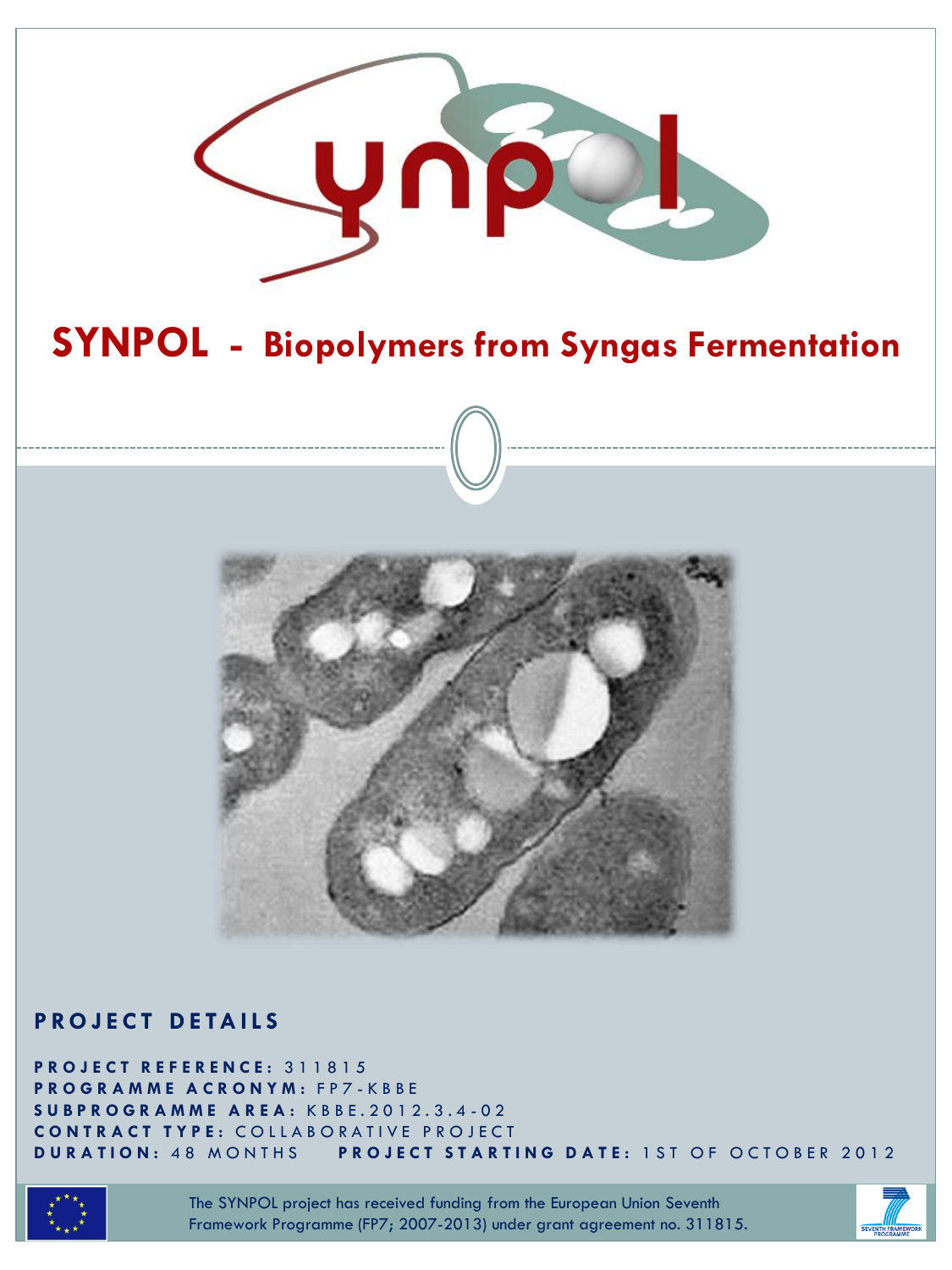

#### **The Project & The Challenge**

**SYNPOL** aims to propel the sustainable production of new biopolymers from feedstock.

**SYNPOL** will thereto establish a platform that integrates biopolymer production through modern processing technologies, with bacterial fermentation of syngas, and the pyrolysis of highly complex biowaste (e.g., municipal, commercial, sludge, agricultural).

The R&D activities will focus on the integration of innovative physico-chemical, biochemical, downstream and synthetic technologies to produce a wide range of new biopolymers. The integration will engage novel and mutually synergistic production methods as well as the assessment of the environmental benefits and drawbacks. This integrative platform will be revolutionary in its implementation of novel microwave pyrolytic treatments together with systems-biology defined highly efficient and physiologically balanced recombinant bacteria. The latter will produce biopolymer building-blocks and polyhydroxyalkanoates (PHAs) that will serve to synthesize novel bio-based plastic prototypes by chemical and enzymatic catalysis.

Thus, the **SYNPOL** platform will empower the treatment and recycling of complex biological and chemical wastes and raw materials in a single integrated process.

The knowledge generated through this innovative biotechnological approach will not only benefit the environmental management of terrestrial wastes, but also reduce the harmful environmental impact of petrochemical plastics.

Therefore, this project offers a timely strategic action that will enable the EU to lead worldwide the syngas fermentation technology for waste revalorisation and sustainable biopolymer production.

**Figure 1: The SYNPOL concept** (Integration of syngas fermentation process for the production of new biopolymers)



#### **SYNGAS FERMENTATION**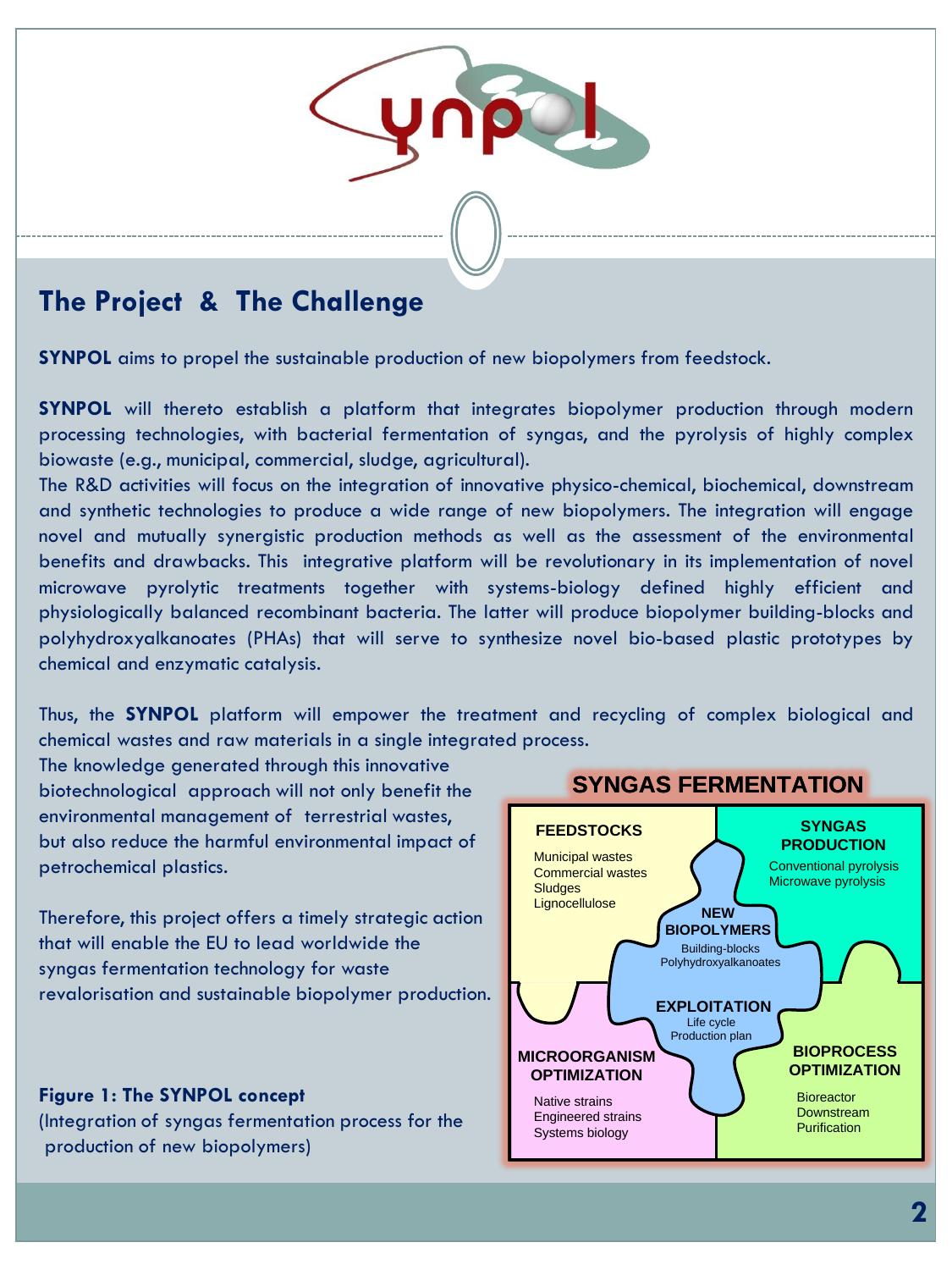

The basic idea of the **SYNPOL** project is the establishment of an integrated processing technology for the efficient synthesis of cost-effective commercial new biopolymers using the products derived from fermentation of syngas generated from very complex waste feedstocks.

R&D activities will be focused on the integration of innovative physico-chemical, biochemical, downstream and synthetic technologies to produce a wide range of new biopolymers, based on a number of novel and mutually synergistic production methods, and including an assessment on the environmental benefits and drawbacks related to the concept.

The **SYNPOL** platform allows the treatment and recycling of biological- and chemical-derived wastes and raw materials in a single integrated process.



**Figure 2:** The **SYNPOL** platform.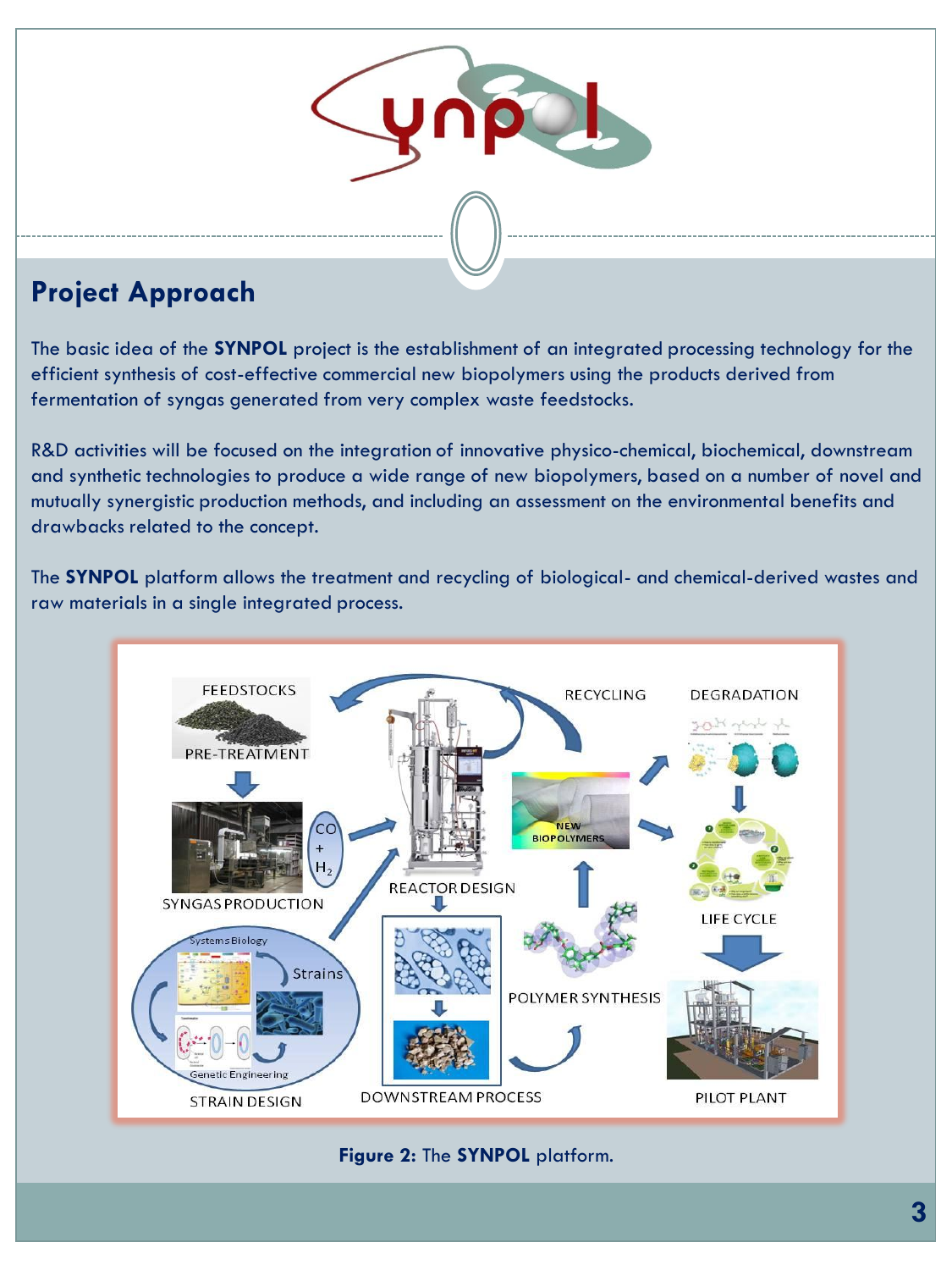### **Project Objectives**

- 1. Optimize syngas production from different feedstocks by using new gasification technologies.
- 2. Characterize syngas generated from feedstocks via a combination of state-of-the art techniques.
- 3. Analyse energy costs required to generate syngas from different feedstocks.
- 4. Enhance naturally occurring pathways of acetogenic bacteria by metabolic engineering supported by systems biology tools with the aim of generating by syngas fermentation large amounts of intermediates that can be used as building blocks for the synthesis of new biopolymers.
- 5. Design new metabolic pathways by using systems biology tools to produce polyhydroxyalkanoates (PHAs) in acetogenic bacteria.
- 6. Enhance naturally occurring pathways of purple bacteria by metabolic engineering, again supported by systems biology to generate by syngas fermentation large amounts of PHAs.
- 7. Design transferable genetic systems to confer the ability to metabolize CO to other bacteria under aerobic conditions.
- 8. Design new recombinant bacteria endowed with programmed autolytic systems to facilitate the downstream processing of biopolymers.
- 9. Establish a cost-effective consolidated syngas fermentation technology using the natural and recombinant microorganisms by improving the operational conditions.
- 10. Integrate interdisciplinary knowledge to consolidate an efficient downstream processing, to decrease energy inputs, reduce environmental impacts, increase purification efficiency and diminish the final cost of the products.
- 11. Develop cost effective technologies for the chemical synthesis of new biopolymers based on the "green" building blocks and the PHAs produced by syngas fermentation, utilizing state-of-the-art chemical processes.
- 12. Develop blend, plasticizer, and composite formulations based on a PHA matrix using fermented and waste stream products.
- 13. Reduce the environmental impact of the integrated **SYNPOL** technology by recycling the residues.
- 14. Demonstrate the chemical and organic recyclability of the developed biopolymers.
- 15. Develop life cycle and environmental impact analyses as a valuable tool to provide technical and economic advances in the development of environmental friendly biopolymers.
- 16. Plant production design, scale-up and optimization of consolidated **SYNPOL** technology targeting on the increase of the products yield, improving the overall production economics as well as the up scaling capabilities.
- 17. Establish portfolios for the exploitation of the process and the products derived from **SYNPOL** project.
- 18. Disseminate the scientific knowledge acquired during **SYNPOL** project to the society by developing multiple training and diffusion activities.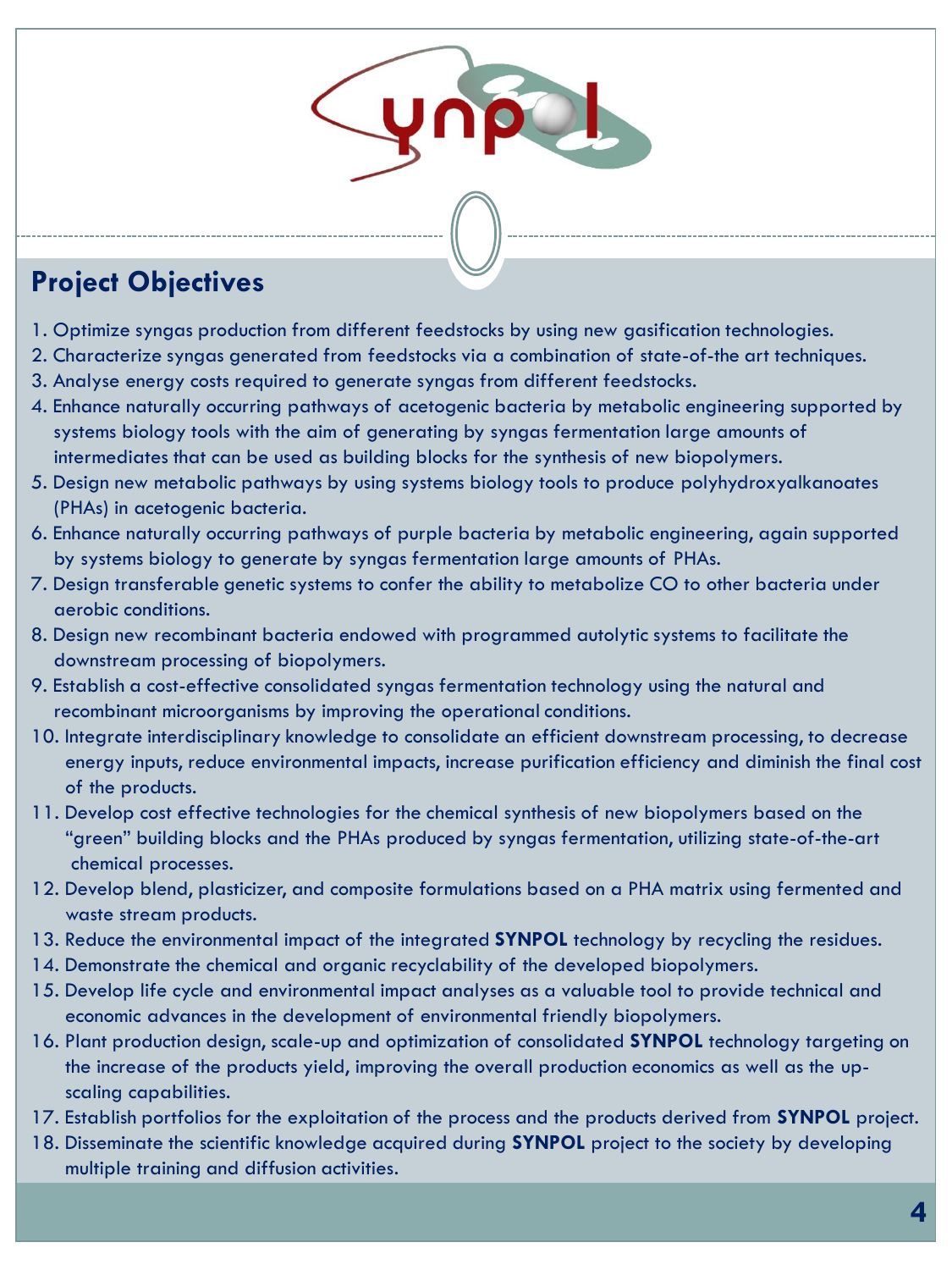

#### **Project Strategy**

The **SYNPOL** project aims at the establishment of a platform that will integrate syngas production and fermentation technologies for the cost-effective commercial production of high-added value biopolymers. The project will also demonstrate the efficient and technoeconomic feasible production of "green" fine chemicals using an overall sustainability assessment perspective. The work plan (see Figure) comprises three main goals:



i) **Strain design.** Studies that will allow obtaining the most efficient strains for syngas conversion into biobased chemical building blocks and biopolymers.

ii) **Process optimization.** Main step of the process, i.e., syngas production, syngas fermentation, downstream process and biopolymer synthesis will be optimized to increase the yield, reduce costs and decrease environmental impact.

iii) **Exploitation.** Studies concerning degradation, life cycle and production plant design will be performed in order to demonstrate the commercial viability and sustainability of the SYNPOL technology. It will also include activities for dissemination of results, training and management.

These goals will be achieved through the implementation of the following WPs which are dealing with: **(WP1) Production of syngas.**

- **(WP2) Improvement of microorganisms.**
- **(WP3) Fermentation design.**
- **(WP4) Biopolymers design.**
- **(WP5) Biopolymer degradation and life cycle.**
- **(WP6) Exploitation, dissemination and training activities.**
- **(WP7) Management.**
- **(WP8) Demonstration.**